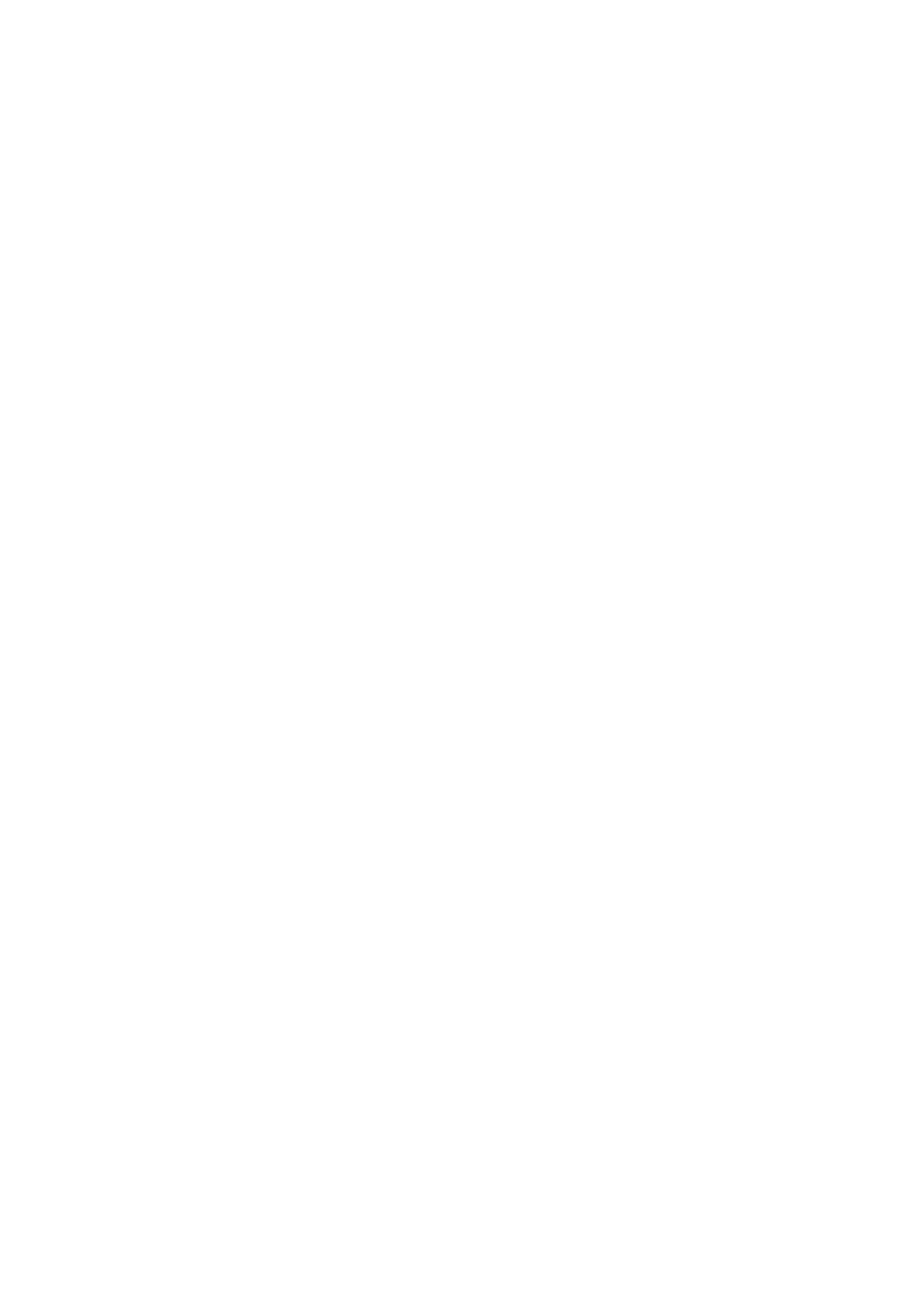# **Table of Contents**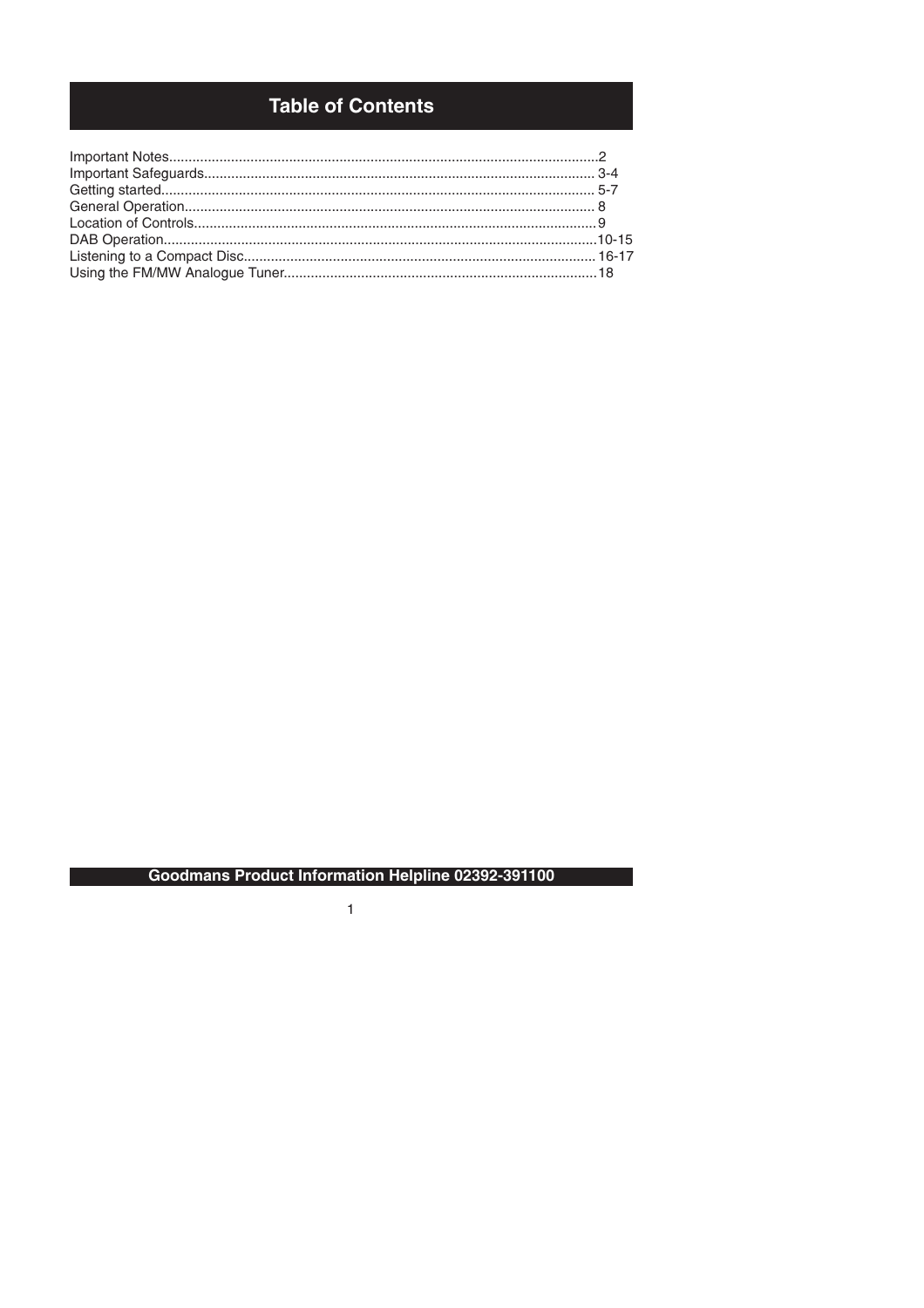# **Important Notes**

Hearing is very important to you and to us so please take care when operating this equipment. It is strongly recommended that you follow the listed guidelines in order to prevent possible damage or loss of hearing:

#### **ESTABLISH A SAFE SOUND LEVEL**

- in fact be harmful. To guard against this **BEFORE YOUR HEARING ADAPTS** set the Over time your hearing will adapt to continuous loud sounds and will give the impression that the volume has in fact been reduced. What seems normal to you may volume at a low level.
- Slowly increase the level until you can hear comfortably and clearly and without distortion.
- Damage to your hearing is accumulative and is irreversible.
- Any ringing or discomfort in the ears indicates that the volume is too loud.

#### **Once you have established a comfortable listening level, DO NOT INCREASE THE SOUND LEVEL FURTHER.**

The following list of typical sound levels may assist you in recognising just how loud you have set the volume level.

**DECIBEL** 

Level dB Example

| 30dB | Quiet library, soft whisper. |
|------|------------------------------|
|------|------------------------------|

- 40 Living room, fridge freezer bedroom away from traffic.<br>50 **Normal conversation, quiet office, light traffic.**
- Normal conversation, quiet office, light traffic.
- 60 Electric sewing machine,<br>70 Vacuum cleaner hair dry
- Vacuum cleaner, hair dryer, noisy restaurant

## **THE FOLLOWING NOISE CAN BE HARMFUL UNDER CONSTANT EXPOSURE**

- 80dB Average city traffic, alarm clock buzzer at 2 feet, food mixer.<br>90dB Motorcycle, heavy goods vehicle, petrol lawn mower.
- 90dB Motorcycle, heavy goods vehicle, petrol lawn mower.<br>100 Pneumatic drill chain saw garbage truck discotec / r
- Pneumatic drill, chain saw, garbage truck, discotec / night-club.
- 120 Rock band concert, thunderclap.

### **PERMANENT LOSS OF HEARING**

- 140 **THRESHOLD OF PAIN** Gunshot 2 feet away.
- 180 Rocket Launching pad.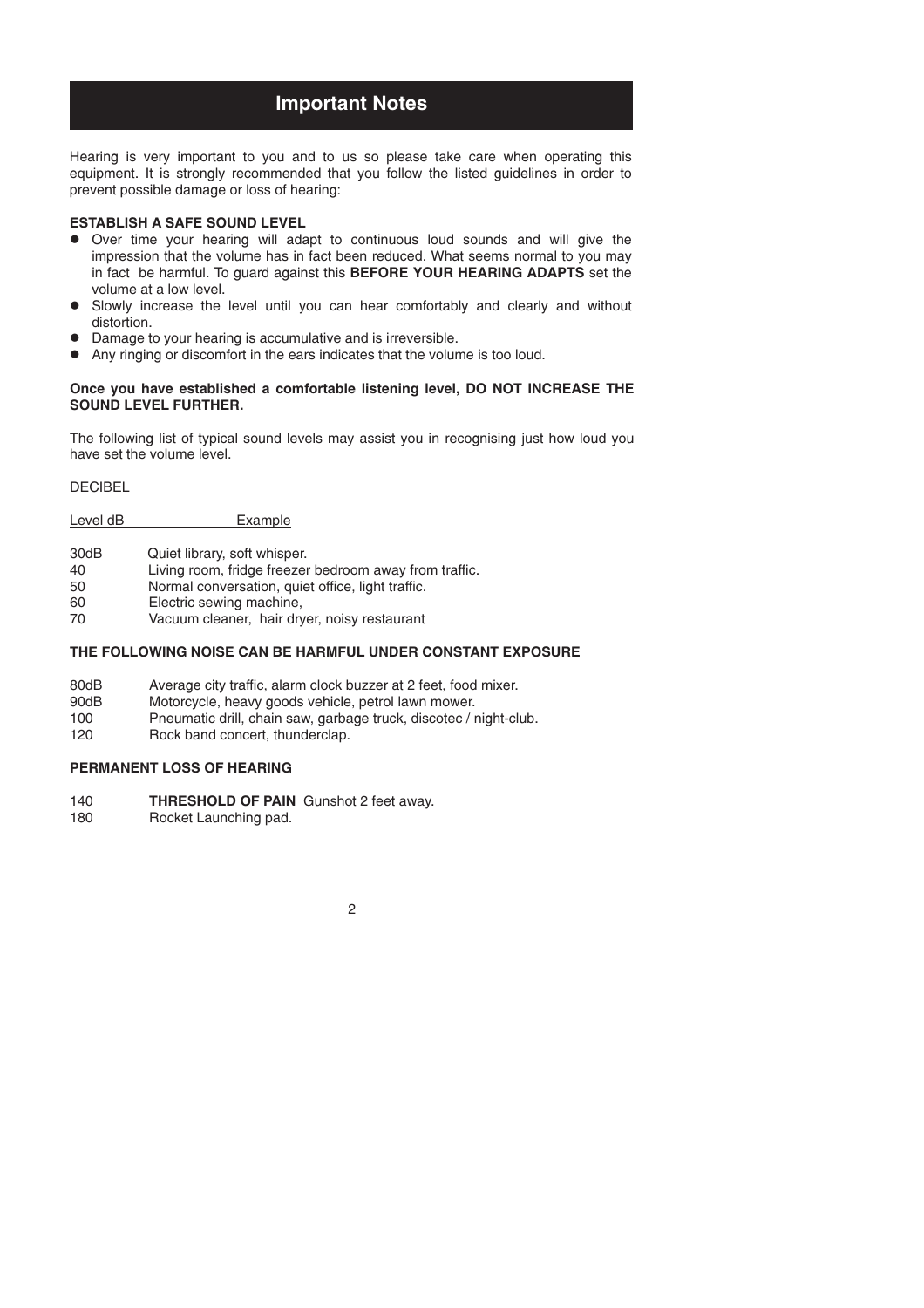# **IMPORTANT SAFEGUARDS**

#### **PRE FITTED MAINS PLUGS**

For your convenience a mains plug has been fitted to this appliance. For your safety please observe the following information.

1. Should the fuse in the plug remove the plug from the wall socket and replace the fuse with a 3 Amp ASTAapproved to BS 1362 fuse.

2. Never use the plug without the fuse cover fitted. Replacement fuse covers are available from your dealer or most electrical retail outlets.

3. If the cable of the mains plug is cut off the cable, rewire the replacement plug in accordance with instruction given in this manual.

4. CAUTION: Under no circumstances should the discarded plug be inserted mains socket. To prevent a shock hazard carefully dispose of the discarded plug. Do not leave the plug lying around where children might see it.

**WARNING:** To prevent fire or shock hazard do not expose this unit to rain or moisture.

**CAUTION:** DANGEROUS VOLTAGES EXIST INSIDE THIS UNIT, DO NOT REMOVE COVER (OR BACK). NO USER SERVICEABLE PARTS INSIDE. REFER SERVICING TO QUALIFIED SERVICE PERSONNEL. DISCONNECT FROM MAINS SUPPLY WHEN NOTIN USE.

#### **PLUG WIRING DETAILS**



| The wires in this mains lead are coloured in                                                                                       |  |  |
|------------------------------------------------------------------------------------------------------------------------------------|--|--|
| accordance with the following wiring codes:                                                                                        |  |  |
|                                                                                                                                    |  |  |
|                                                                                                                                    |  |  |
| The wires in this mains lead must be<br>connected to the terminals in the plugs as<br>follows:                                     |  |  |
|                                                                                                                                    |  |  |
|                                                                                                                                    |  |  |
| Only a 3 Amp fuse should be fitted in the plug<br>or a 5 Amp fuse at the distribution board. $\begin{bmatrix} 1 & 1 \end{bmatrix}$ |  |  |

**WARNING:** UNDER NO CIRCUMSTANCES MUST THE LIVE OR NEUTRAL WIRES BE CONNECTED TO THE EARTH TERMINALIN A3-PIN MAINS PLUG.



This symbol means that this unit is double insulated. An earth connection is not required.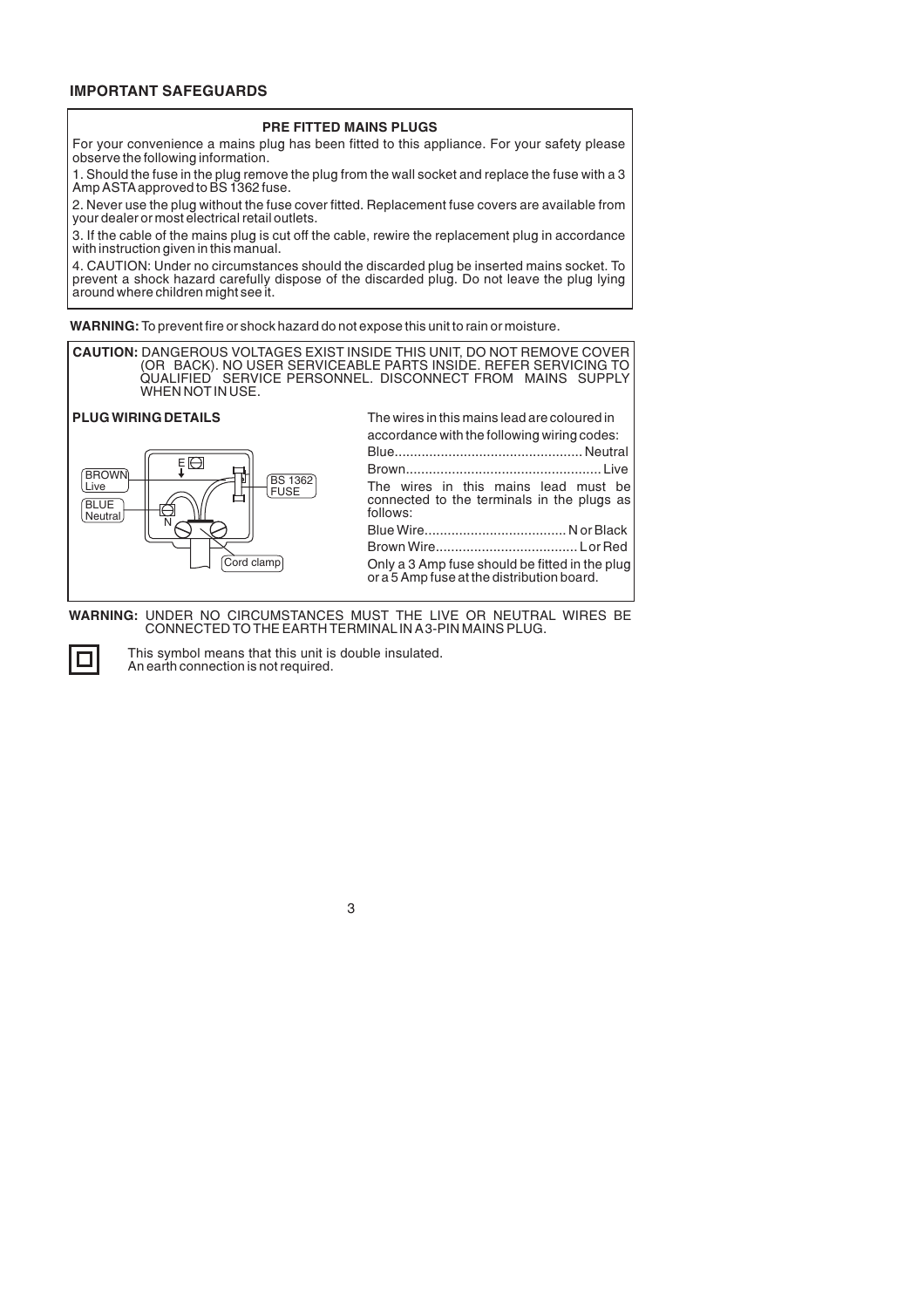# **CAUTION CLASS 1 LASER PRODUCT**

Use of Controls or adjustments or performance of procedures other than those specified herein may result in hazardous radiation exposure.

## **LASER SAFETY**

This unit employs a laser, only qualified service personnel should attempt repair.



**DANGER:** INVISIBLE LASER RADIATION WHEN OPEN AND INTERLOCK FAILED OR DEFEATED. AVOID DIRECT EXPOSURE TO BEAM.

**CAUTION:** HAZARDOUS LASER RADIATION WHEN OPEN AND INTERLOCK DEFEATED.

# **CAUTION**

**CLEANING:** Always disconnect unit from mains supply before attempting to clean it. Use soft cloth moistened with soapy water, wipe gently. Do not use solvents or abrasive materials.

#### **SOME DO'S AND DONT'S ON THE SAFE USE OF EQUIPMENT**

This equipment has been designed and manufactured to meet European safety standards but like any electrical equipment, care must be taken if you are to obtain the best results and safety is to be assured.

Do read the operating instructions before you attempt to use the equipment.

Do ensure that all electrical connections (Including the mains plug, extension leads and interconnections between pieces of equipment) are properly made in accordance with the manufacturer's instructions. Switch off and withdraw the mains plug when making or changing connections.

Do consult your dealer if you are ever in doubt of the installation, operating, or safety of your equipment.

Don't continue to operate the equipment if you are in any doubt about it working normally, or if it is damaged in any way- switch off, withdraw the mains plug and consult your dealer.

Don't remove any fixed covers as this may expose dangerous voltages.

Don't leave equipment switched on when it is unattended unless it is specifically stated that it is designed for unattended operation or has a standby mode. Switch off using the switch on the equipment and make sure that your family knows how to do this. Special arrangements may need to be made for infirm or handicapped people.

Don't listen to headphones at high volume, as such use can permanently damage your hearing.

Don't obstruct the ventilation of the equiment, for example with curtains or soft furnishings. Overheating will cause damage and shorten the life of the equipment.

Don't allow electrical equipment to be exposed to rain or moisture.

### **Above all**

- $-$  Never let anyone, especially children, push anything into holes, slots or any other opening as this could result in a fatal electric shock.
- $-$  Never guess or take chances with electrical equipment of any kind.
- $-$  It is better to be safe than sorry!
- **WARNING:** TO REDUCE THE RISK OF FIRE OR ELECTRIC SHOCK, DO NOT EXPOSE THIS APPLIANCE TO RAIN OR MOISTURE, DANGEROUS HIGH VOLTAGES ARE PRESENT INSIDE THE ENCLOSURE, DO NOT OPEN THE CABINET, REFER SERVICING TO QUALIFIED PERSONNELONLY.

#### HELPLINE PHONE NUMBER 02392-391100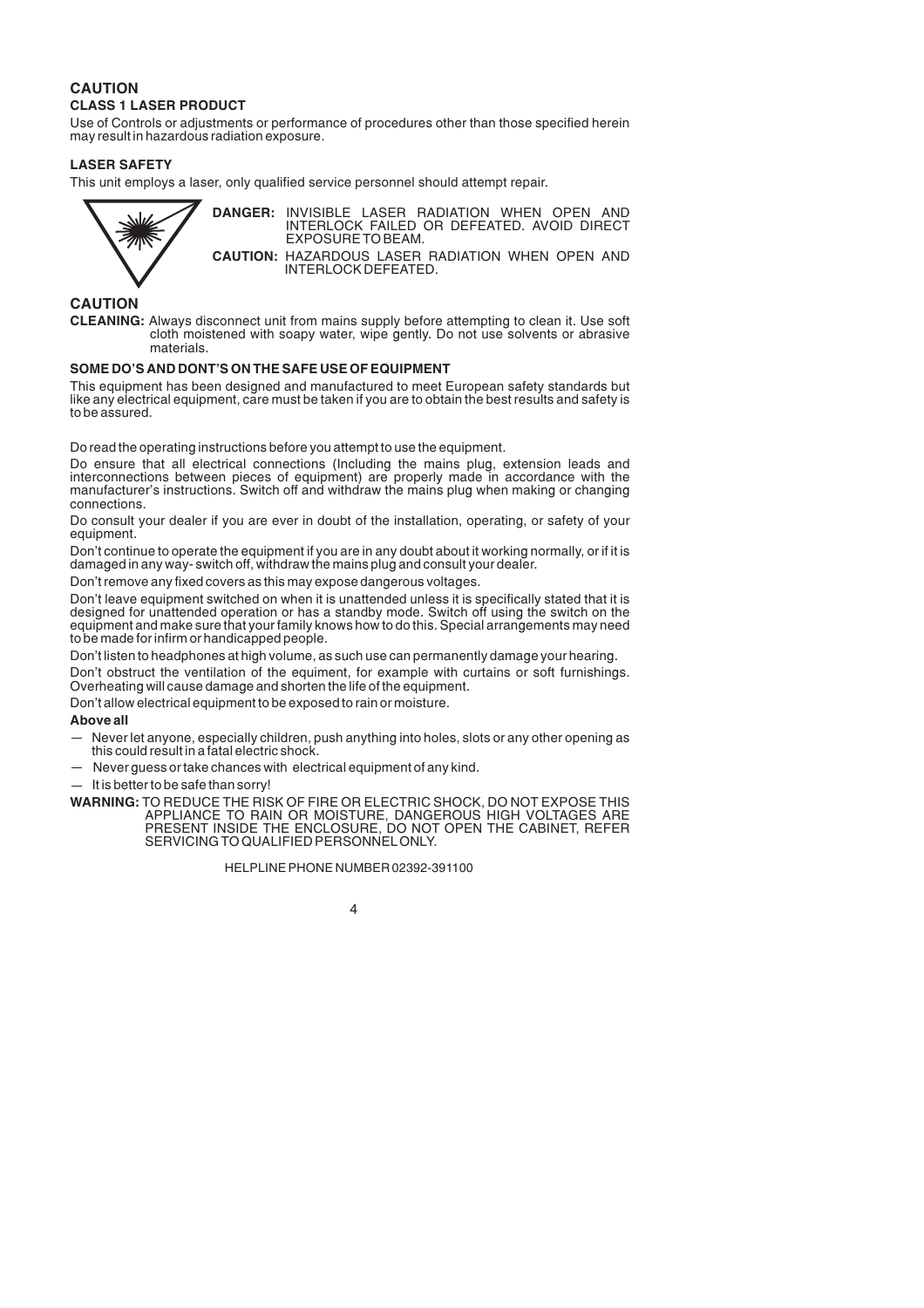# **Getting Started**

Congratulations on your purchase of this DAB and CD System, please read through the following pages and use the supplied Quick Start Guide to get the most out of this GCD200.

## **What's in the Box**

On unpacking the unit the following should be located within the packing.

- 1 x GCD200 Main Unit
- 1 x AC Mains Adapter
- 1 x Quick Start Guide
- 1 x Instruction Manual
- 1 x Earpiece & Active Loudspeakers
- 1 x External Wire Aerial

Please retain all packaging materials as in the event of the product needing transportation or return for service these will be needed.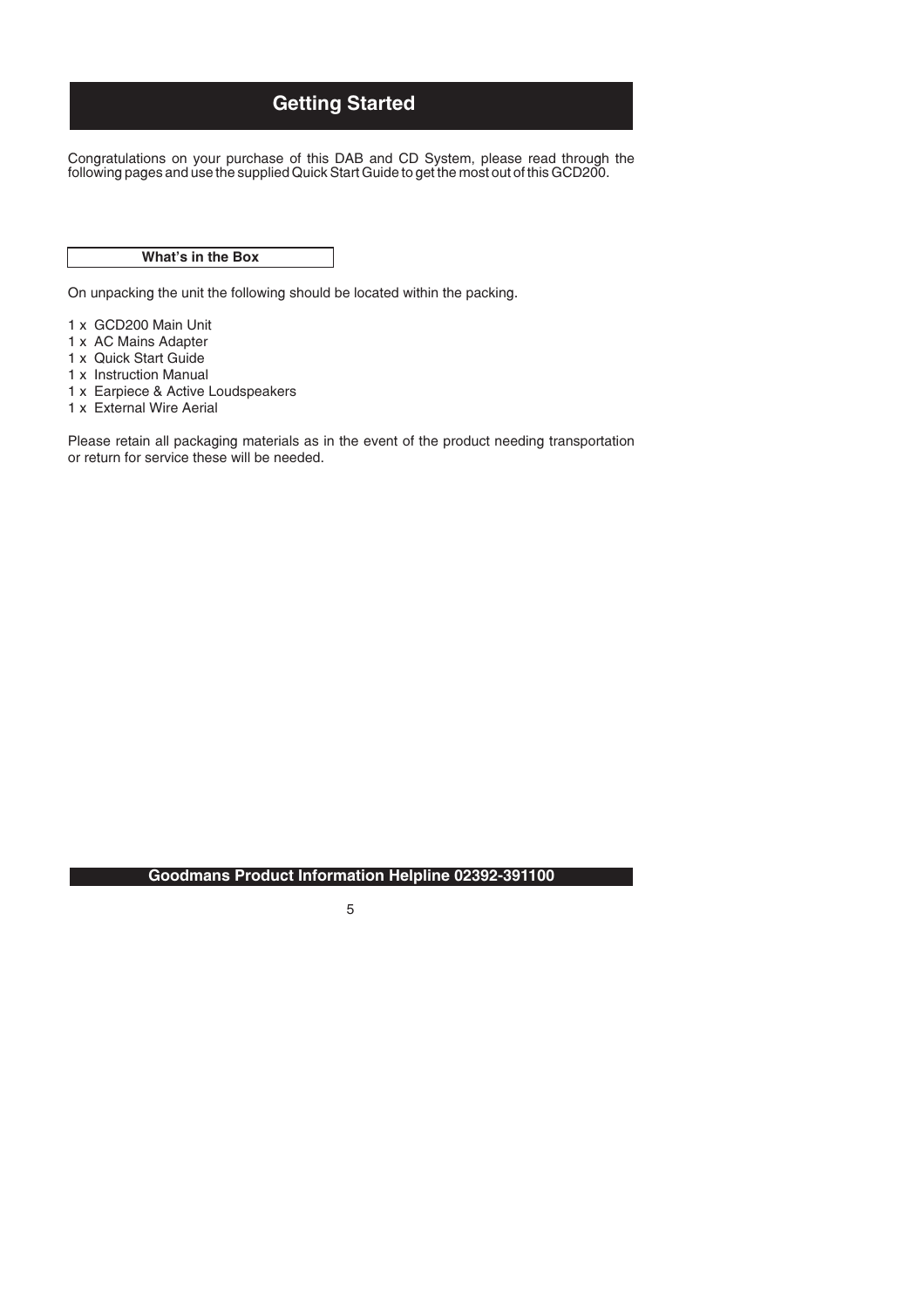# **Getting Started**

**Power Sources**

#### **AC OPERATION USE OF AC ADAPTER**

Plug one end of the AC adaptor into the DC 6.0V jack, then plug the other end into AC wall outlet.

### **Precautions on using the AC Adapter.**

- $\bullet$  If the AC adaptor is connected when the batteries are installed, the power supply automatically switches to the AC power source and the batteries are disconnected.
- **9** Do not touch the AC adapter with wet hands. Doing so is dangerous, as this could result in an electrical shock.
- $\bullet$  If the AC plug of this unit does not fit in your AC outlet, a plug adaptor (not included) should be used .

## **DC OPERATION**

### **NSTALLATION OF BATTERY** I

Use three "AA" batteries.

- **O** Remove the battery compartment cover by gently pushing downward and outward.
- <sup>2</sup> Insert three "AA" batteries according to the proper polarity (the "+" and"-" signs) marked on the battery compartment.
- **8** Close the battery compartment cover.
- **NOTE:** Take out of the batteries to avoid to deteriorate of you don't use them for a long time.

#### **NOTE ON ALKALINE BATTERIES**

- **O** When replacing the alkaline batteries, do not mix a used battery with a new one or mix different types of batteries.
- <sup>2</sup> Never charge, heat, disassemble, or throw batteries into a fire.
- Approximately 4 hours play is expected when using good quality alkaline batteries.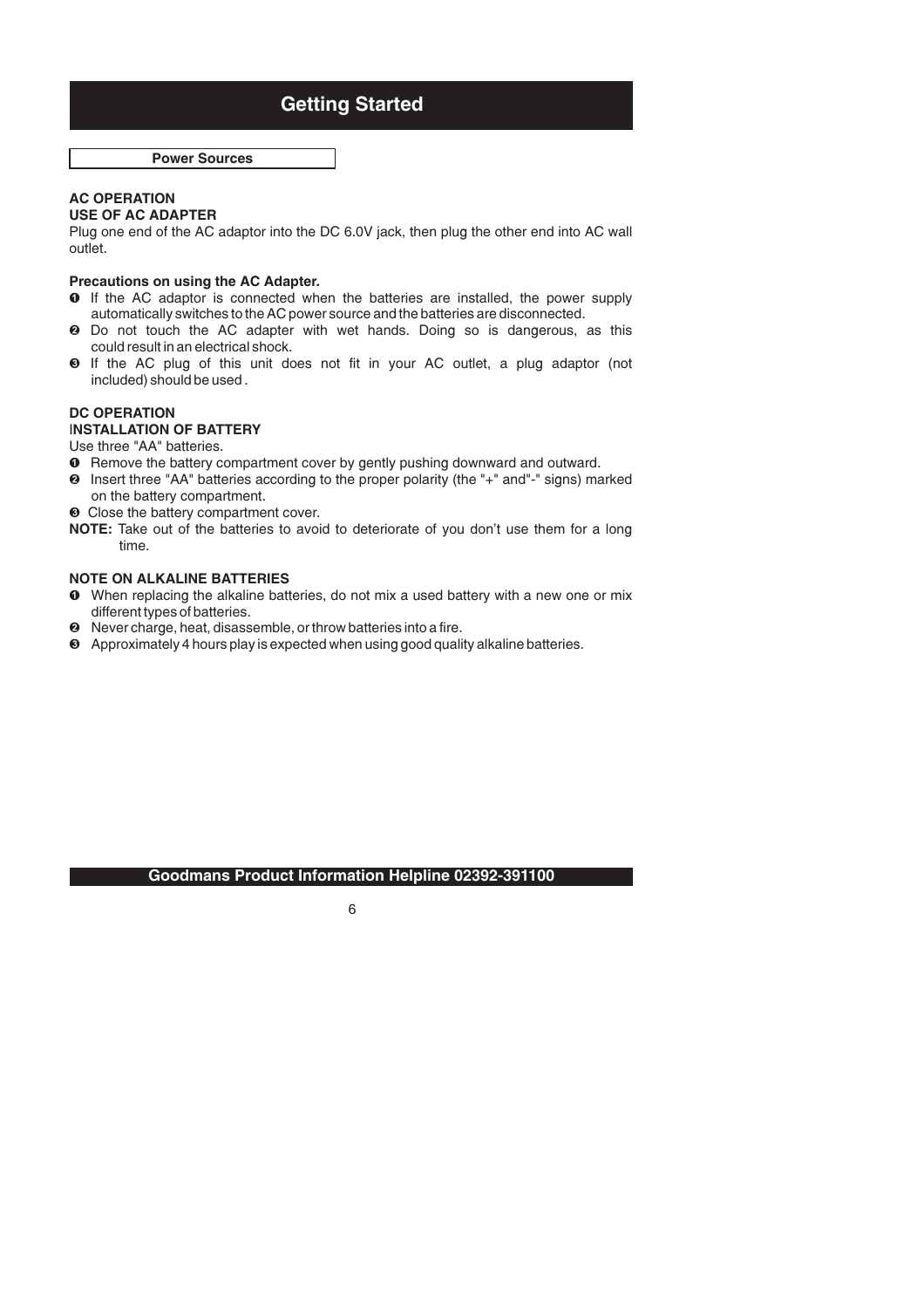# **Getting Started**

#### **REMEMBER**

- **O** If the symbol "  $\square$  " flashes in the display, your batteries are weak, replace them or use the AC Adapter.
- $\odot$  If the Display is blank  $-$  no numbers will show when PLAY/PAUSE button is pushed, the batteries are dead, Replace them, or use AC Adapter, or Cigarette Lighter Adapter (Also check if you inserted the batteries according to the + and- as shown on set).

#### **CHARGING AND USE OF RECHARGEABLE BATTERIES**

This unit can fully recharge NICAD or metal hydride rechargeable batteries. Please set the charge switch from "off" to "on" position. When the "charge indicator " shows , the battery is recharging.

Of course , during recharging, the AC adaptor supplies the power to this unit, otherwise, it can't recharge.

#### **IMPORTANT NOTE:**

Spent or discharged batteries must be recycled or disposed of properly in compliance with all applicable laws. For detailed information, contact your local county solid waste authority.

**WARNING:** Do not attempt to charge non rechargeable batteries, possible danger from explosion may occur.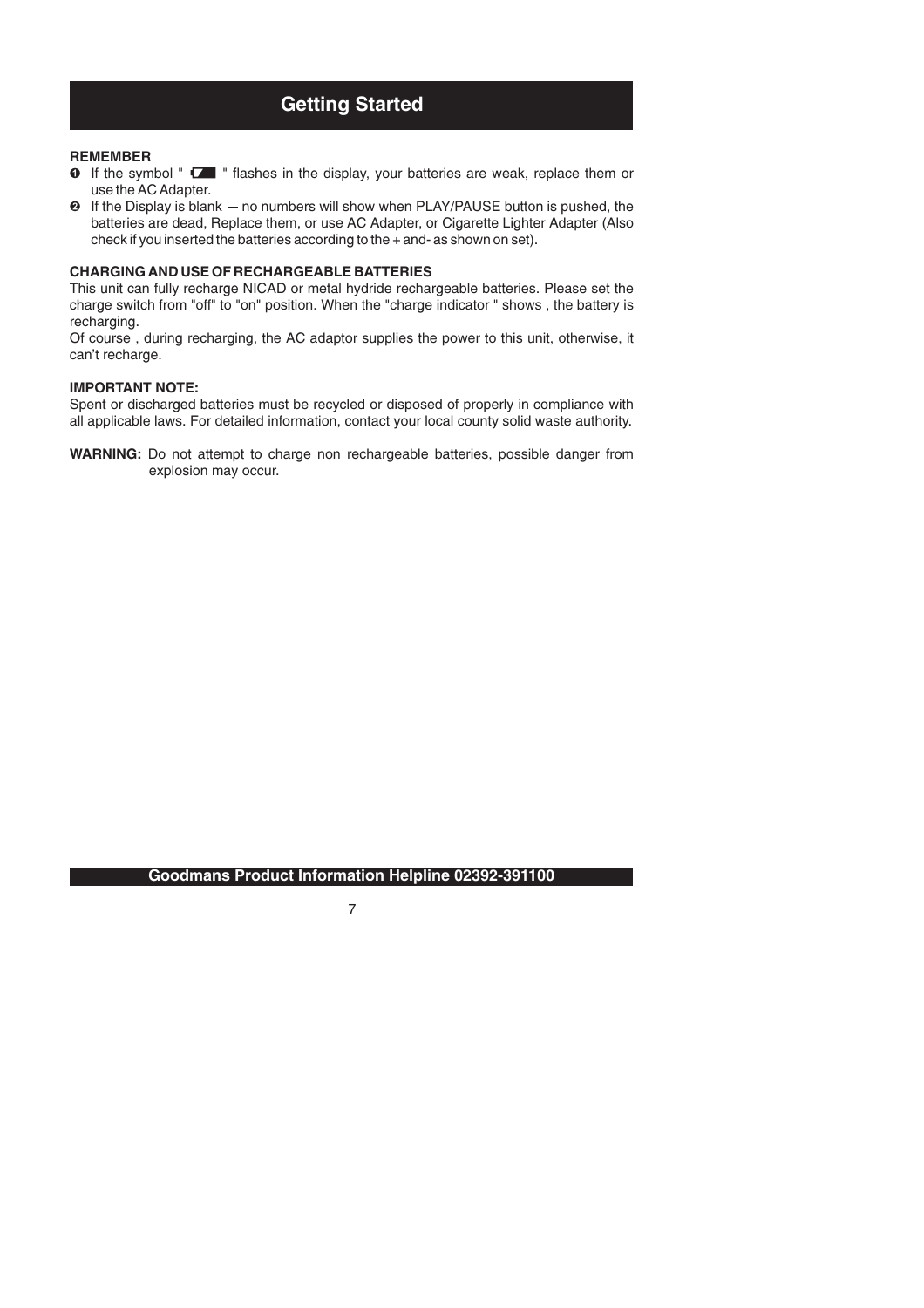# **General Operation**

## 1. **Power switch:**

The Function slider switch located on the left side panel is used to switch the power on and off to this player. Slide this switch from CD position to RADIO or DAB position to turn the player on. To switch the player off slide this switch back to the CD position. Provided the CD play button is not pressed then the power will remain off.

To operate the CD simply insert a disc and press the Play button. Power to the player will automatically switch off one minute after the disc has ended, or when the CD stop button is pressed twice.

2. Select the required source by sliding the source selector switch to **CD, TUNER** or **DAB**. CD button to listen to CD.

RADIO button to listen to Analogue Radio either FM or MW.

DAB button to select Digital Audio Broadcast Radio.

**NOTE:** before selecting DAB mode the DAB rod aerial must be fully extended to ensure reception for the Auto tune function.

Use the Thumbwheel Volume control to increase or decrease the sound output level.

Use the DBBS button to enhance the Bass sound as required.

#### **Headphones**

A stereo headphone socket is provided for private listening. Connect the supplied earpiece to the headphone socket..

#### **Connecting the Active Speakers**

Connect the supplied Active 200 Speakers as shown in fig 1.

FIG. 1 REAR VIEW OF ACTIVE 200 SPEAKERS

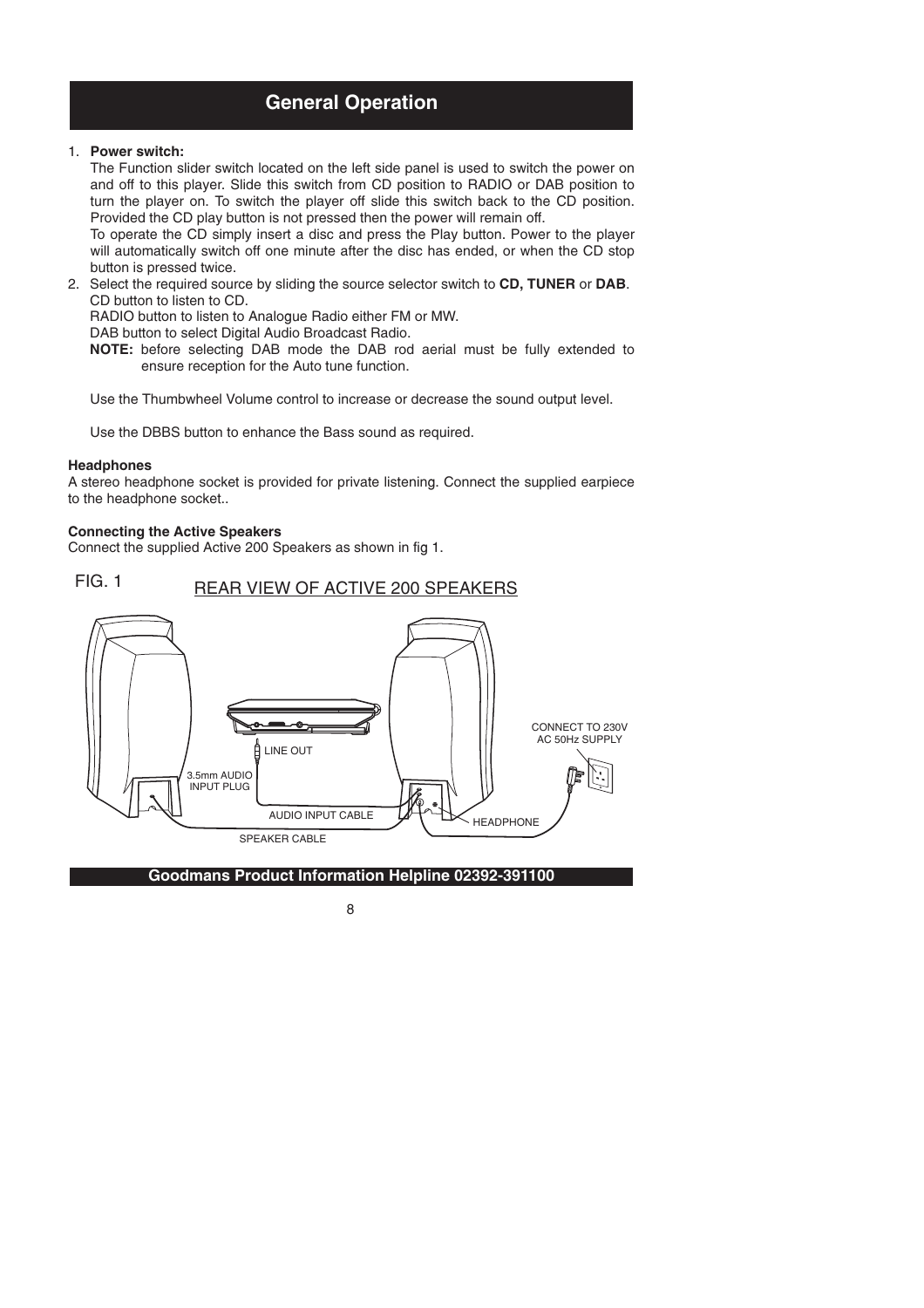# **Location of Controls**

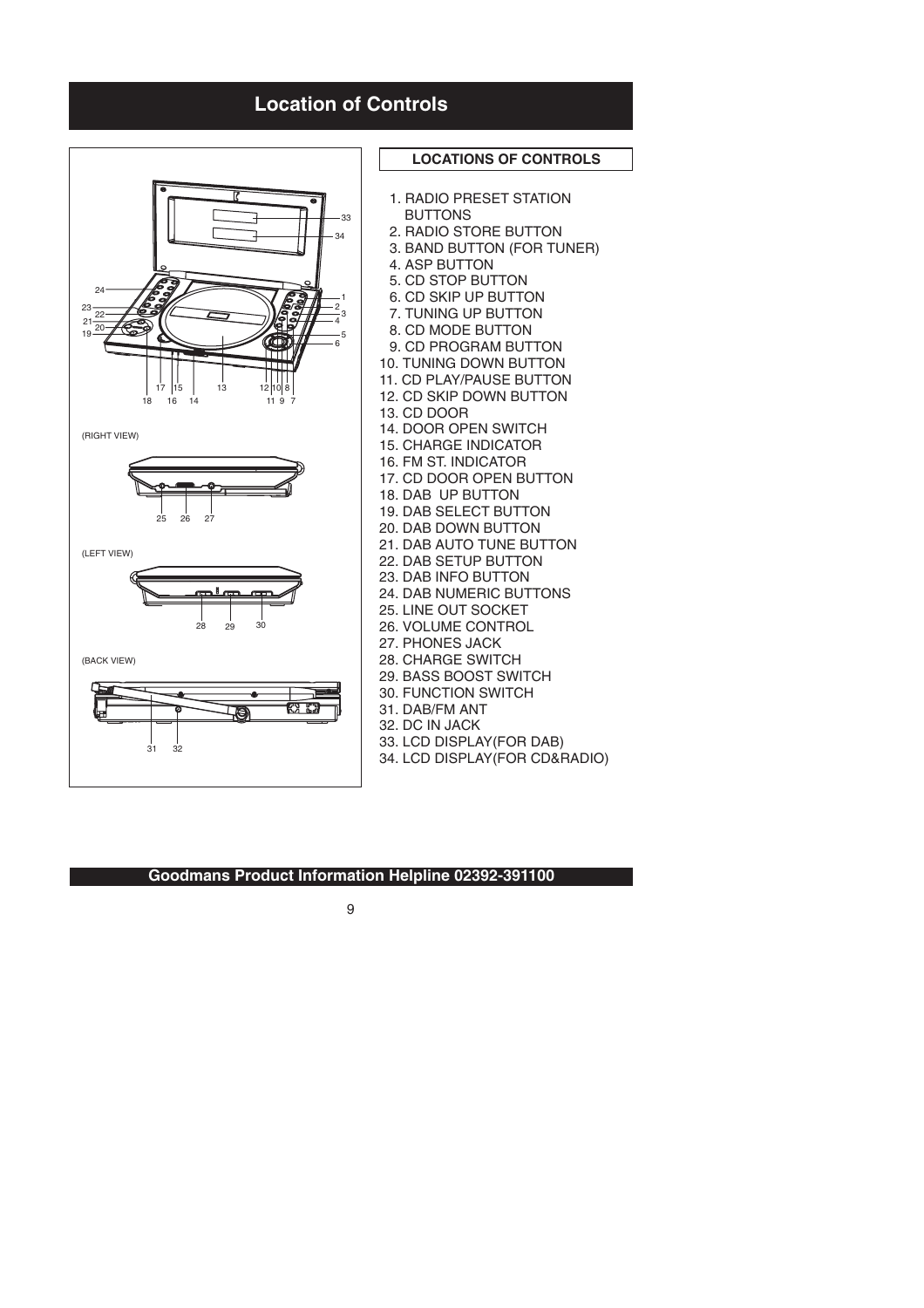# **DAB Operation**

DAB or Digital Audio Broadcasting represents a New age in broadcasting technology and as with all new technologies it is significantly different to traditional Analogue FM/MW broadcast methods. The new system no longer relies on the user tuning to a given frequency but instead allows the DAB receiver to provide an active service list of all available radio programmes/stations at the touch of one button.

**IMPORTANT :** Before selecting the DAB function for the first time please ensure the DAB Rod aerial is fully extended and upright.

- 1. Slide the Function Switch to the DAB position, the LCD display will illuminate and will show Goodmans DAB , solid blocks will progress across the display from left to right. The 0 in the top right hand corner of the display will change as stations are found and after around 10 seconds now tuning will show in the display and the first station on the service list will be tuned to.
	- NOTE: At this stage and in the unlikely event that the display shows Poor reception? this indicates the unit has been unable to locate any available stations this may be due to
	- a. No DAB service in the local area Check with the DRDB at www.DRDB.org or call the reception Helpline on 08700 100 123
	- b. The unit needs relocating to a better location in order to get adequate reception to help with this process a tuning aid can be accessed by pressing the select button this will bring up a manual tuning aid which will show the available signal strength for a given multiplex the incoming signal should exceed the outline box shown in the display to ensure good uninterrupted reception. Move the unit around in the location until an adequate signal is received.
	- c. In the event that the available signal is still not sufficient it may be necessary to connect an external aerial to the socket on the rear of the GCD200.
- 2. Assuming there is now a service list available the other stations on the list can be located by using the UP and DOWN buttons to scroll the list and then to listen to station shown on the bottom line of the display press the select button.

### **Important Reminder for DAB Reception**

therefore **NOT** receive DAB services in Europe which are broadcast Please be reminded that this unit is specifically designed for reception of UK only DAB services restricted to Band 3 only it will on L band.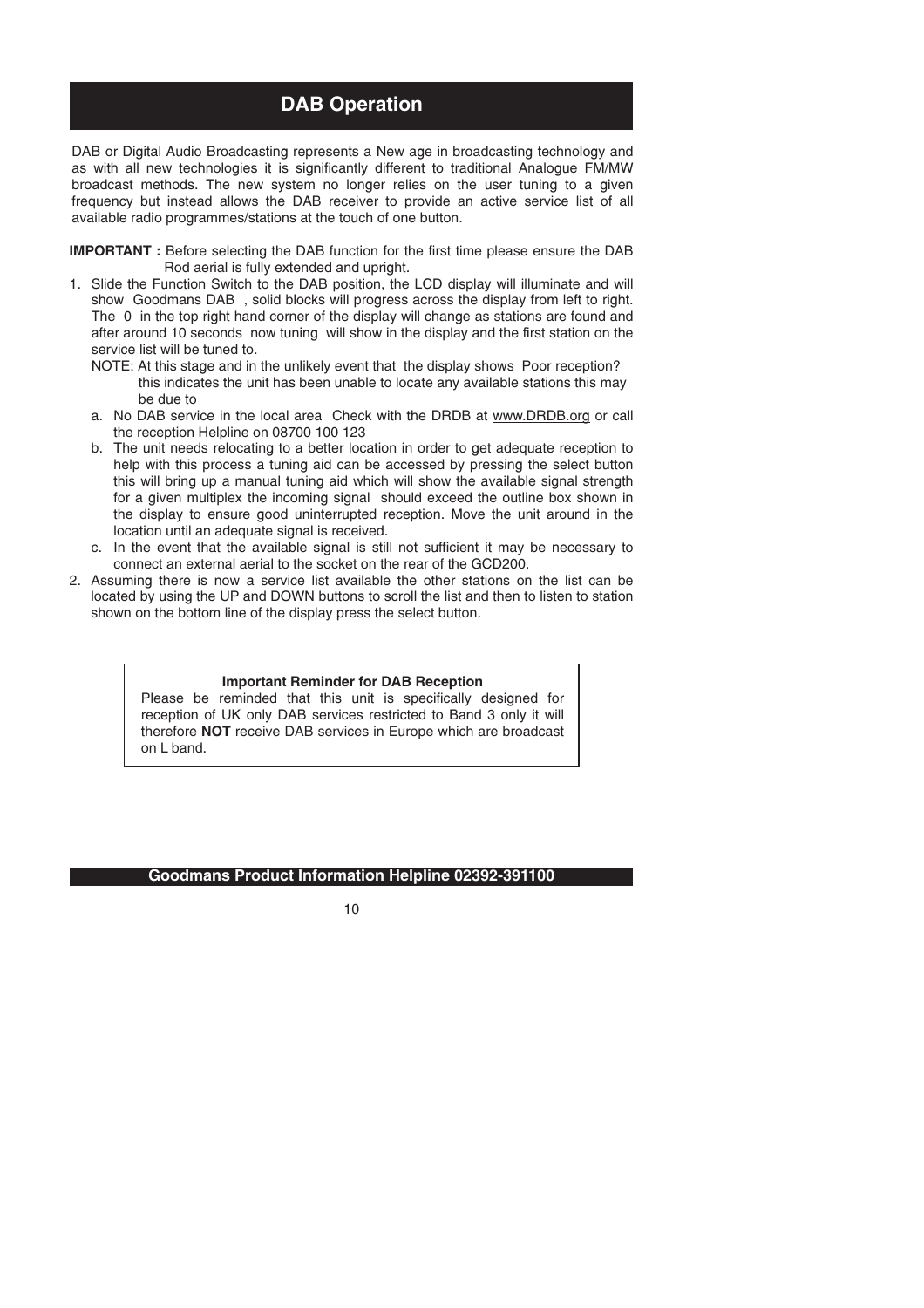The additional functions of this unit in DAB mode are as follows.

**Use of Menus**

#### **SELECT and UP/DOWN buttons**

When navigating the DAB function through the integrated menu system all the menu options will scroll across the display and navigation is easy via the UP and DOWN buttons and then selection is performed by using the SELECT button. If any other button is pressed that has no function then the Menu will exit.

**Note:** Pressing the select button whilst listening to a station will show the signal strength of the received broadcast in the form of blocks moving from left to right.

#### **INFO button**

Pressing the INFO button changes the information displayed on the bottom line of the display.

Continue to press the INFO button to scroll through the options available these cycle as follows

#### Scrolling DLS text  $\Rightarrow$  Program Type  $\Rightarrow$  Service Type  $\Rightarrow$  Time and Date  $\Rightarrow$  Scrolling DLS Text

#### **Scrolling DLS Text**

This is text that accompanies a radio programme and can be used to provide additional information such as Title of the song being played or contact phone numbers or Web site addresses etc. Not all stations broadcast DLS text therefore this information may not be available on some stations/broadcasts.

#### **Programme Type**

This provides a static display of the type of material the station is broadcasting and allows the easy identification of stations that are new or unknown.

#### **Service Type**

This provides a static display of the identification of the Multiplex provider.

#### **Time and Date**

Selecting this mode will provide a static display of the current time and date; this is decoded from the incoming broadcast signal and therefore does not ever need setting or adjusting.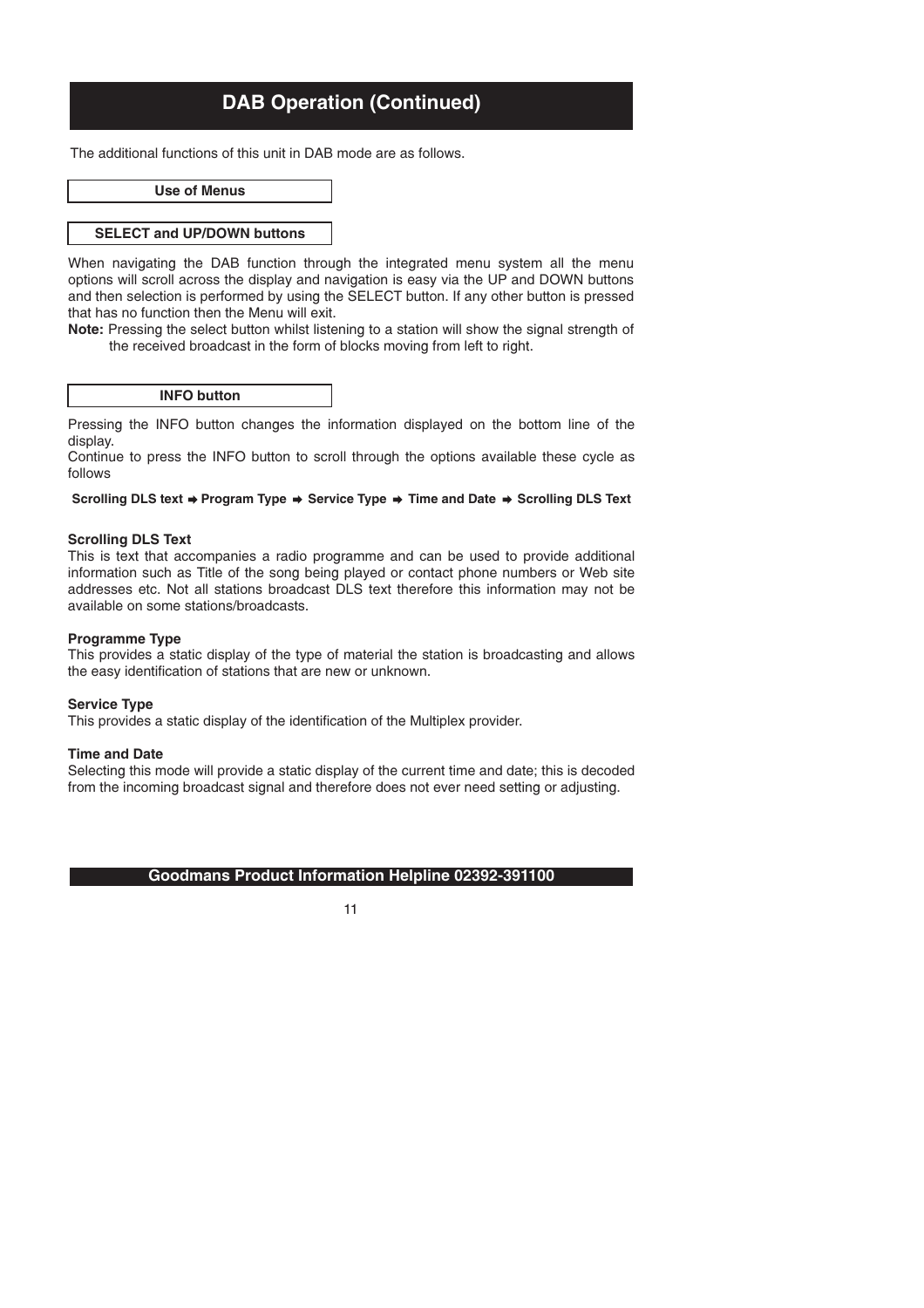#### **AUTOTUNE button**

This button has 2 functions

If pressed for less than 2 seconds AUTOTUNE is activated the display will show a progress bar moving from left to right, this will add new found stations the initial service list. This feature is useful when the unit is moved from one location to another.

Note: Stations that are not receivable in the current location will have a "?" in front of the service name in the list. To remove these see the section Tidy stations later in this manual.

#### **New Stations/Programmes**

In normal static use this button will only need to be pressed periodically to check for new stations, as the unit will only tune to those in it's service list.

#### **Factory Reset**

If the AUTOTUNE button is pressed for longer than 2 seconds then Press Select to confirm reset shows in the display if the SELECT button is then pressed the unit will revert to the initial start up mode and will do a complete rescan, please note if this mode is invoked then all the favourites and Preset information will be lost.

The radio will contain the following default settings

- --- No stations in service list
- --- No presets allocated
- --- Service order is alphanumeric order
- --- DRC value is 1
- --- Display mode is scrolling DLS

### **SETUP button**

Pressing this button will bring up a menu list, navigate as follows using the UP /DOWN buttons the menu is cyclic and will continue to move one option on each button press. Press SELECT button to select the required option.

#### Station order  $\rightarrow$  Tuning Aid  $\rightarrow$  Dynamic Range  $\rightarrow$  SW version  $\rightarrow$  Channel +Freq.  $\rightarrow$  Sig error rate  $\rightarrow$

#### **Station Order**

Selecting this option provides the following sub menus navigate as follows using the UP /DOWN buttons the menu is cyclic and will continue to move one option on each button press. Press SELECT button to select the required option.

#### **Fav Station → Alphanumeric → Tidy Stations → ♥ → Preset → Fav Station etc**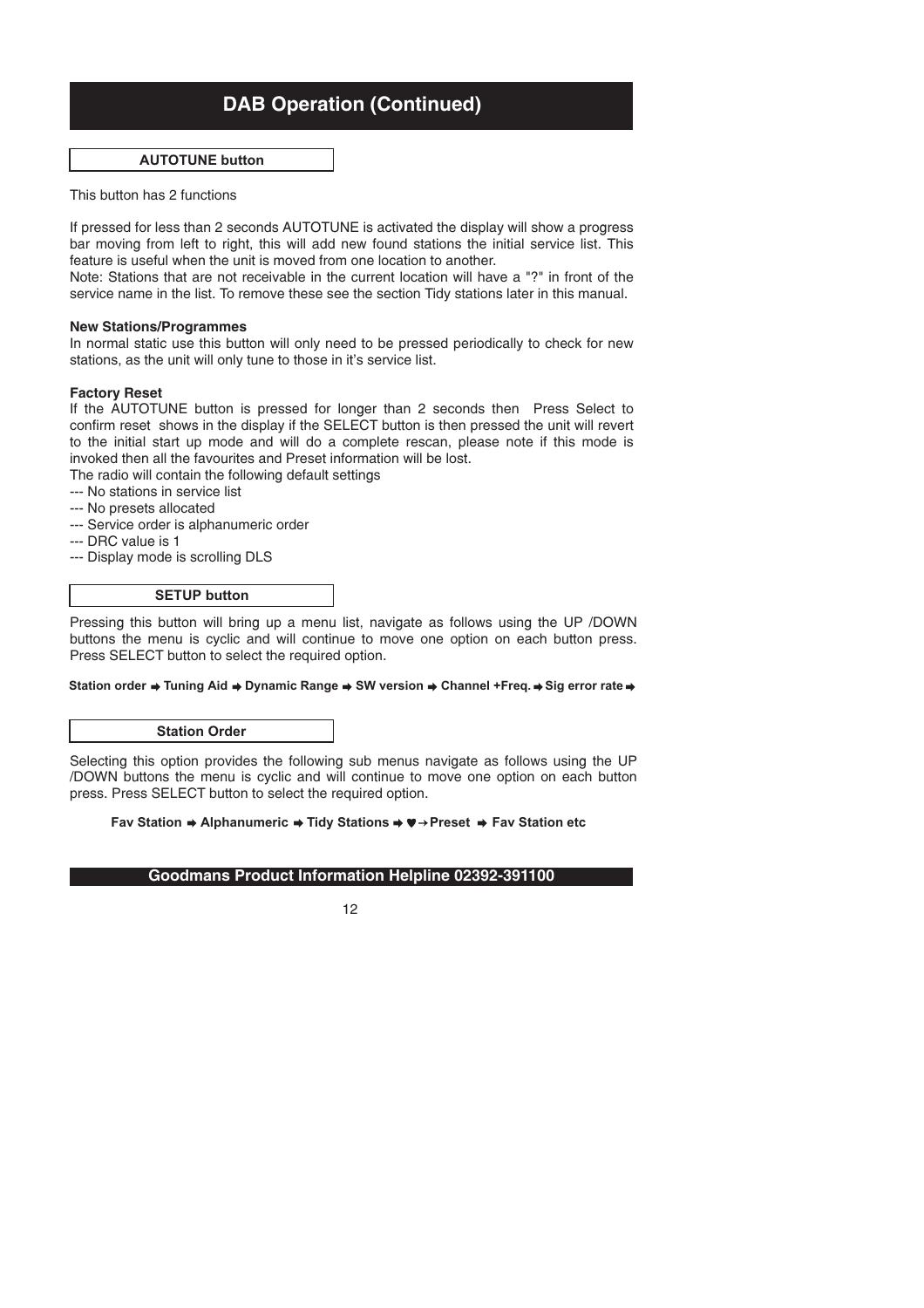**Station Order (Contd.)**

#### **Fav Station (Favourite station)**

DAB has a unique feature whereby it remembers every time you listen to a station and stores this information, if this option is selected the service list will be sorted in the Favourite order i.e. most listen to station at the top of the list to make it faster to find when the unit is switched on.

#### **Alphanumeric**

Selecting this option sorts the service list in Alphanumeric order from A to Z.

#### **Tidy Stations**

Selecting this option removes any stations from the list that are not currently receivable (marked with a "?" in front of the service name).

#### **Presets**

This menu option only becomes available once the Fav stations sort has been used and by selecting this the unit will automatically allocate the top 10 most frequently listened to stations to presets 1 to 10, with Preset 1 most listened to station, Preset 2  $2^{\text{nd}}$  most listen to station etc.



Selecting this option brings up the multiplex number and frequency in the display along with a signal strength meter and is useful in areas of poor reception. The multiplexes can be scrolled through using the UP and DOWN buttons and are listed as follows

#### $11B \rightarrow 11C \rightarrow 11D \rightarrow 12A \rightarrow 12B \rightarrow 12C \rightarrow 12D \rightarrow 11B$  etc.

To check the signal strength for a multiplex press the SELECT button when the required multiplex number is in the display and the unit will tune to that multiplex and display the signal strength as a bar moving from left to right for correct reception the bar should pass the outline box shown in the display.

To exit this menu at any stage press the SETUP button.

NOTE: Some Multiplexes will appear to have no signal when checked using the above method this is normal and indicates that the selected multiplex is not broadcasting in the area where the unit is being used.

A single multiplex can carry a large number of individual stations therefore it is not necessary for all multiplexes to be used in all areas of the country.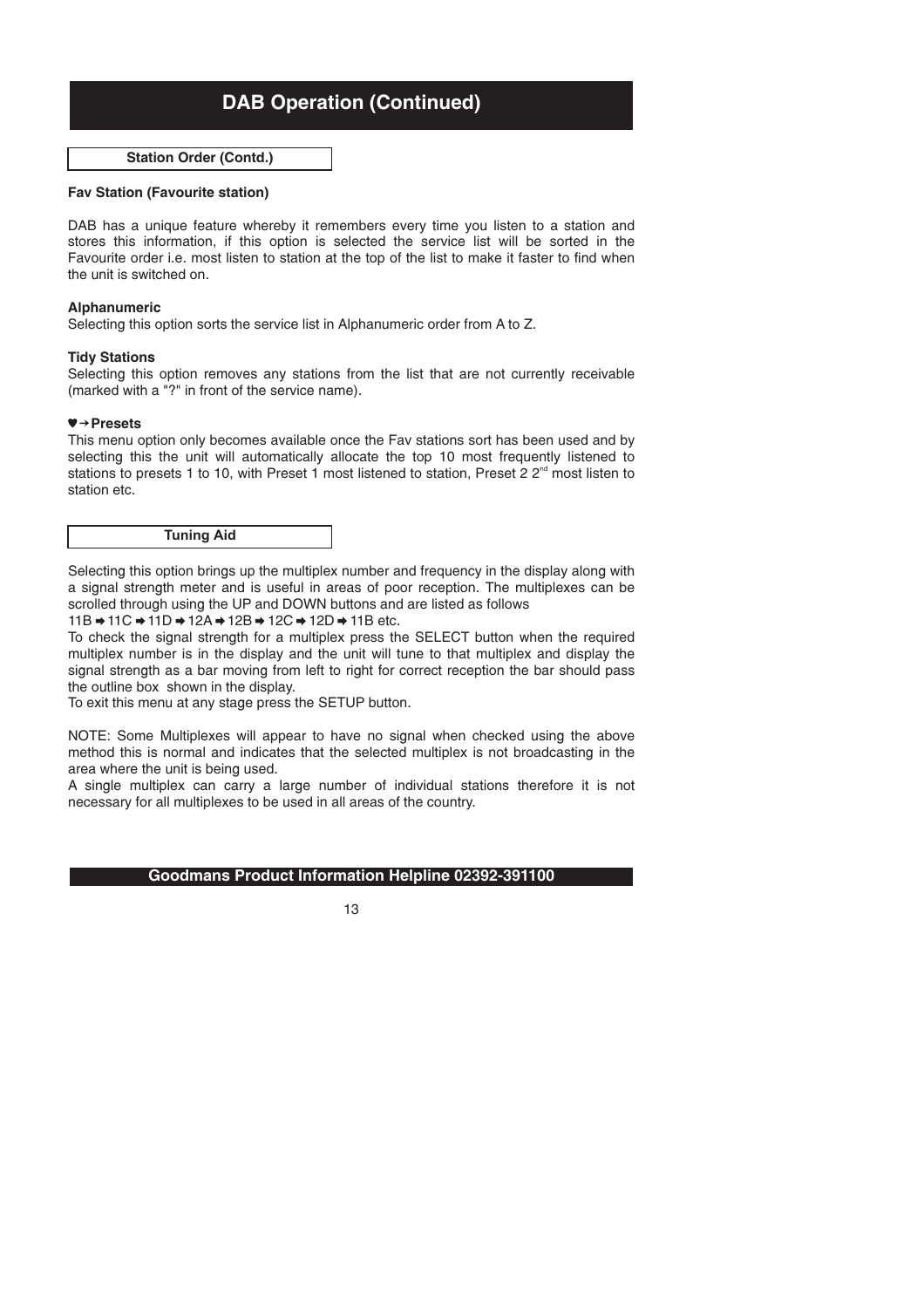## **Dynamic range (DRC)**

DRC (Dynamic Range Control) enables the alteration of the dynamic range of the received audio (dependent on broadcast material). The DRC level of a broadcast is set by the broadcaster and transmitted with the service.

Changing the DRC value applies relative variance to the transmitted level.

When this option is selected the current DRC value is displayed on the top line of the display and the available adjustment is displayed as a scroll selection on the bottom line of the display, use the UP DOWN buttons to view the available adjustment options.

DRC 0: DRC adjustment is switched off.

DRC1/2: DRC adjustment is set to 1/2 of that sent with the transmitted service.

DRC 1: Applies the DRC scaling as sent with the transmitted service. This is the default setting.

**SW version**

This option shows the version number of the software installed in the unit. This option can only be viewed and is for information only, no adjustment is available.

**Channel +freq.**

This option shows the multiplex number and frequency of the current tuned service. This option can only be viewed and is for information only, no adjustment is available.

**Sig error rate**

This option shows the digital bit error rate of the current tuned service. This option can only be viewed and is for information only, no adjustment is available. The lower the figure the better the quality of the received broadcast.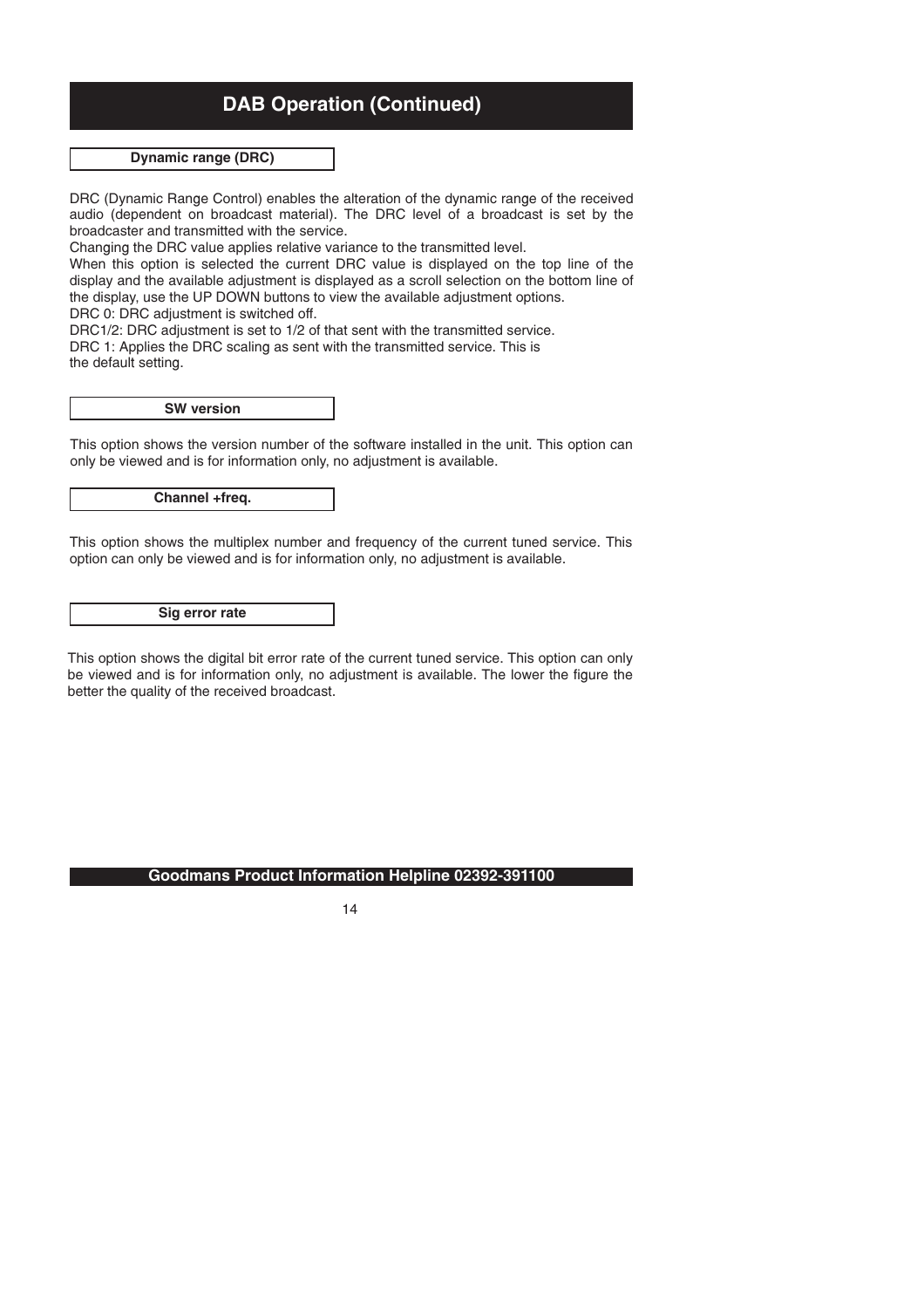#### **Storing stations into the Preset Memory**

With DAB using a service list with easy station identification it is not essential to store DAB stations as presets, however if this is required then proceed as follows.

- 1. Tune the to station to be stored in memory.
- 2. Press and hold the Number button on the main unit relating to the Preset memory position the station is to be stored into.
- 3. After a couple of seconds "Preset x saved" will show in the display where x is the Preset location number 1-10.

It is also possible to store presets from the second line of the display , scroll through the service list until the required station is located and follow steps 2 and 3 above.

To review the Preset numbers allocated to stations scroll through the service list using the UP/DOWN buttons, where a Preset number has been allocated to a station it will show on the right hand side of the display

i.e. "← Cl**assic 3 →** " indicating Classic is stored in Preset location 3.

#### **Recalling a Preset Station**

Briefly press the Number button on the remote control relating to the Preset memory position required.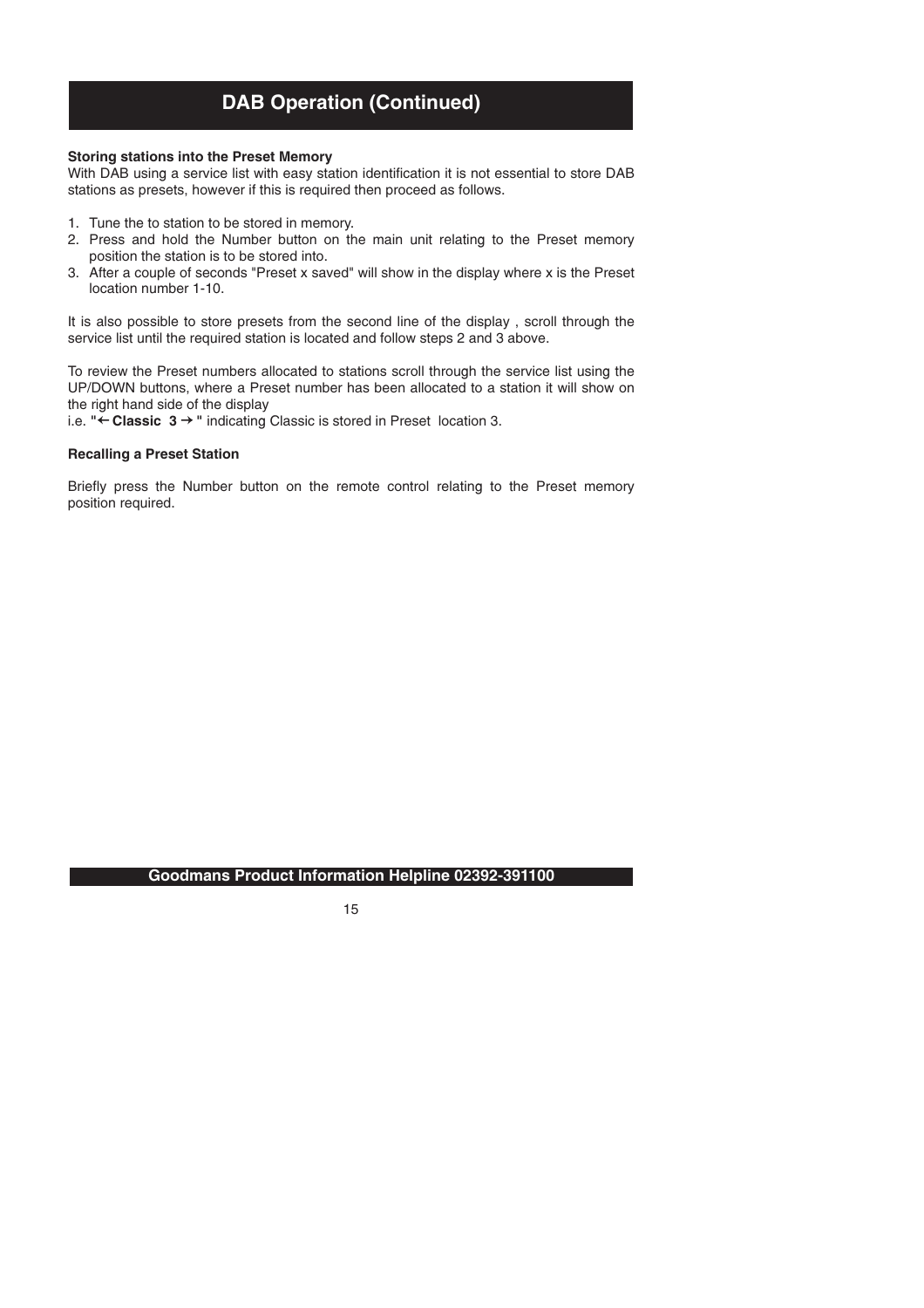# **Listening to a Compact Disc**

- 1. Slide the CD Function selector button to CD.
- 2. Open the CD door by pressing Open/Close Button.
- 3. Load the DISC with the label side up.
- 4. Close the lid.
- 5. Press the CD Play/Pause button. playback starts, from the first track.
- 6. To temporarily pause playback press the Play/pause button again, the CD Play/Pause Indicator will flash.
- 7. To skip tracks. Press the CD Skip UP/Search or Skip Down/Search buttons during playback to skip to the desired track.
- 8. Press the CD Skip UP/Search button to skip to the next track on the disc.
- 9. Press the CD Skip/Search Down button once to skip to the beginning of the track currently playing. Press twice to skip back to the previous track on the disc.
- 10. To search for a specific point in a track during playback Press and hold the CD Skip/Search Down or Up buttons. The unit will then search through the track at high speed. When the desired section of the track is found ,release the button, normal playback will resume.
- Note: Low level Audio will be heard during the search process to assist in location of the required point in the track

#### **Single Track Repeat**

- 1. Press the Mode Button once during playback. REPEAT 1 will show.
- 2. Press the CD Down or Up Skip/Search button to select the desired track.
- 3. The track selected will be played over and over again until you press the CD Stop Button.
- 4. To Cancel Single track repeat playback press the repeat button until the repeat indicator is extinguished

#### **ALL Track (Disc) Repeat**

- 1. Press the Mode Button twice during playback. REPEAT ALL will show.
- 2. All tracks will be played over and over again until you press the CD Stop Button.
- 3. To Cancel All Tracks Repeat playback press the repeat button until the repeat indicator is extinguished.

**Intro**

Press Mode button 3 times, INTRO will show 10 seconds of each track will be played.

**Random**

Press Mode button 4 times, RANDOM will show and the tracks will be played randomly.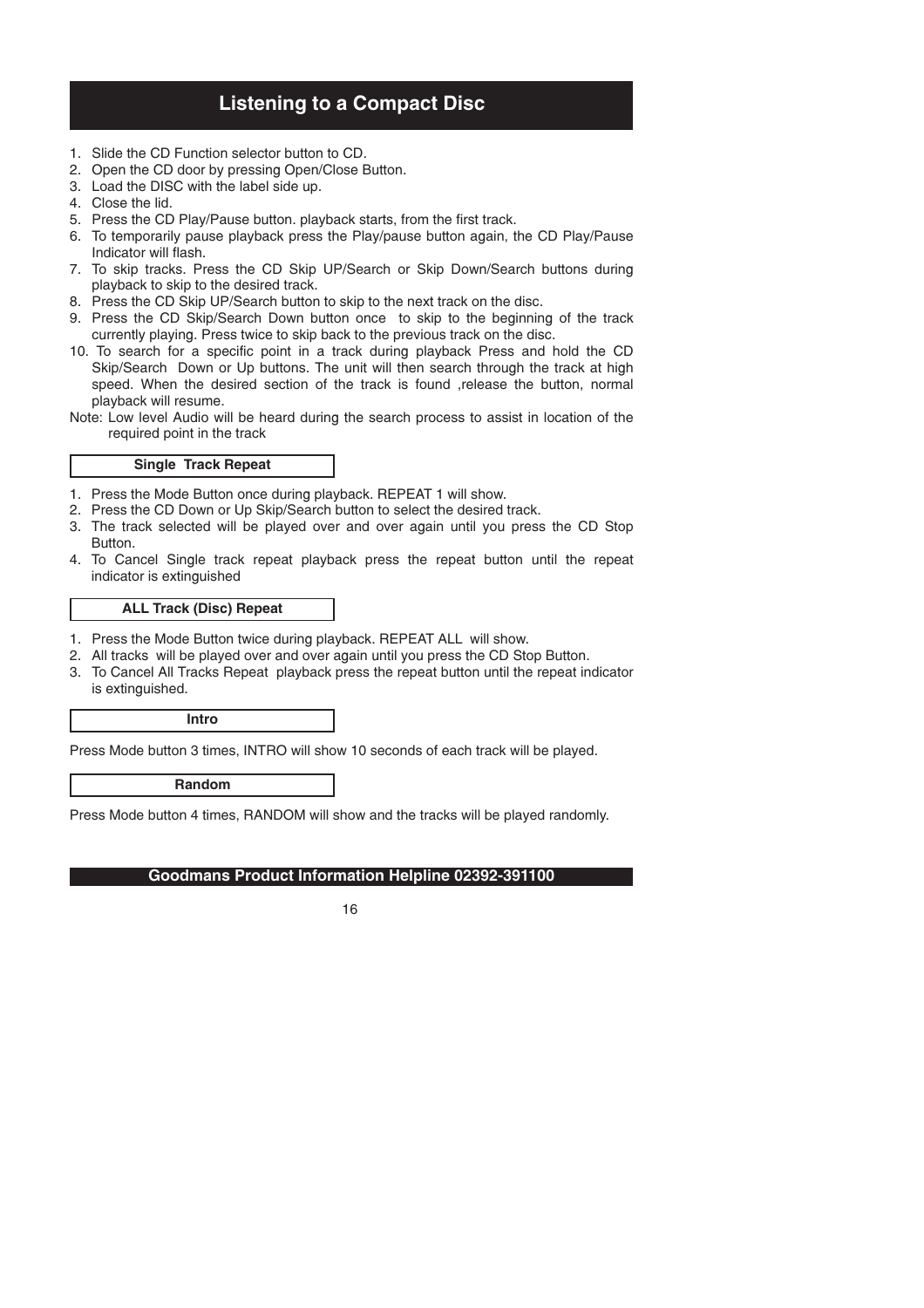# **Listening to a Compact Disc (Continued)**

### **Programme Playback**

- 1. Select CD Function.
- 2. Open the CD door by pressing Open/Close Button.
- 3. Load the DISC with the label side up.
- 4. Close the lid.
- 5. Press the play button and wait until total track number shows in the display.
- 6. Press the stop button.
- 7. Press the CD Programme Button, "PROG " and Programme Indicator will flash.
- 8. Select the required track by pressing the CD Skip/Search Down or up buttons.
- 9. Press the CD Programme Button again to store the track in memory *.*
- 10. Repeat steps and (up to 20 selections).
- 11. After all tracks have been programmed in the desired order, press the CD Play/Pause Button to start the programmed play from the first programmed track, the Programme Indicator will stop flashing.

#### **To Cancel Programme Playback**

Press the CD Stop Button twice during playback to cancel programmed playback, or open the CD door or switch to another function.